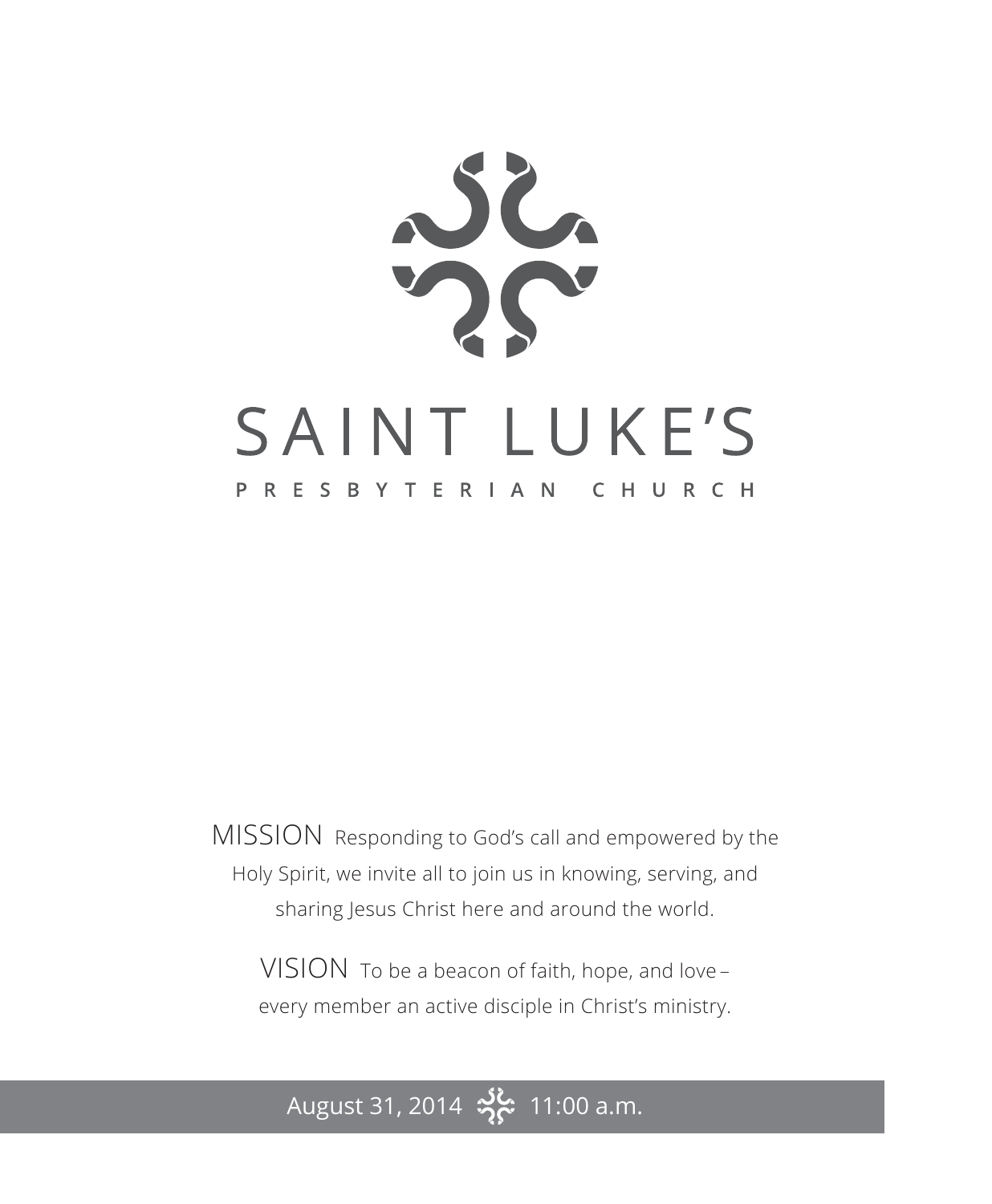

1978 Mount Vernon Road • Dunwoody, Georgia 30338 770.393.1424 • www.slpres.org

#### **August 31, 2014 22nd Sunday in Ordinary Time**

*The flowers are given by Lisa and Mike Martin, to the glory of God and in loving memory of Lisa's father, Bob Burns. We miss you and think of you every time the kids see a red bird.*

#### **Liturgical Color:** Green

*Green is used to represent spiritual growth.* 

#### **SUNDAY SCHEDULE**

**8:30 a.m.** Chapel Communion Service **9:30 a.m.** Sunday School **11:00 a.m.** Sanctuary Worship Service *Nursery available at all services & Sunday School*

#### **SERVING TODAY**

| Acolytes Rebecca Strickland, Supervisor          |
|--------------------------------------------------|
|                                                  |
| Bell Ringer. Matthew Turnbull                    |
| Candle Lighter Laura Turnbull                    |
|                                                  |
| <b>Chancel Guild</b> Jared & Linda Elliot        |
| <b>Continental Breakfast </b> Sarah Caverhill    |
| Greeters Billy Martin, Rich Crutchfield          |
|                                                  |
| <b>Sound</b> Brad Troha                          |
| Don Splinter, Tom & Lela McIntosh, Langley Perry |

**Saint Luke's office will be closed on Monday, Aug. 1, for Labor Day. In case of an emergency, please contact one of the Pastors.**

#### **WELCOME, GUESTS!**

We are delighted you are worshiping with us!

**DURING** the Welcome, please print the requested information on the Friendship Pad and pass the Friendship Pad down the pew.

**AFTER** the worship service, please join Deacon Sarah Caverhill, Elder David Tharp, and our Pastors in the Narthex (Sanctuary lobby). They will answer questions and provide you with a Guest Packet and a homemade loaf of bread.

**FOR MORE** information about our programs, ministries or membership, please contact one of our Pastors at 770.393.1424.

### **THAT ALL MAY WORSHIP**

**ASSISTIVE** hearing devices, large print hymnals, large print bulletins and pew cushions are available. Please contact an usher for further assistance.



**CHILDREN** are a precious part of our church family, and we encourage all families to include them in worship. Worship notebooks are available on the back ledges of the sanctuary for preschool and elementary ages, and we invite all children to walk up for an age-appropriate message during "Tell Us Our Story" each week. After that time children are welcome to remain in worship, to play and hear a Bible story in child care (PreK and younger), or to learn more about our worship traditions in Faithful Friends (for K, 1st and 2nd grades).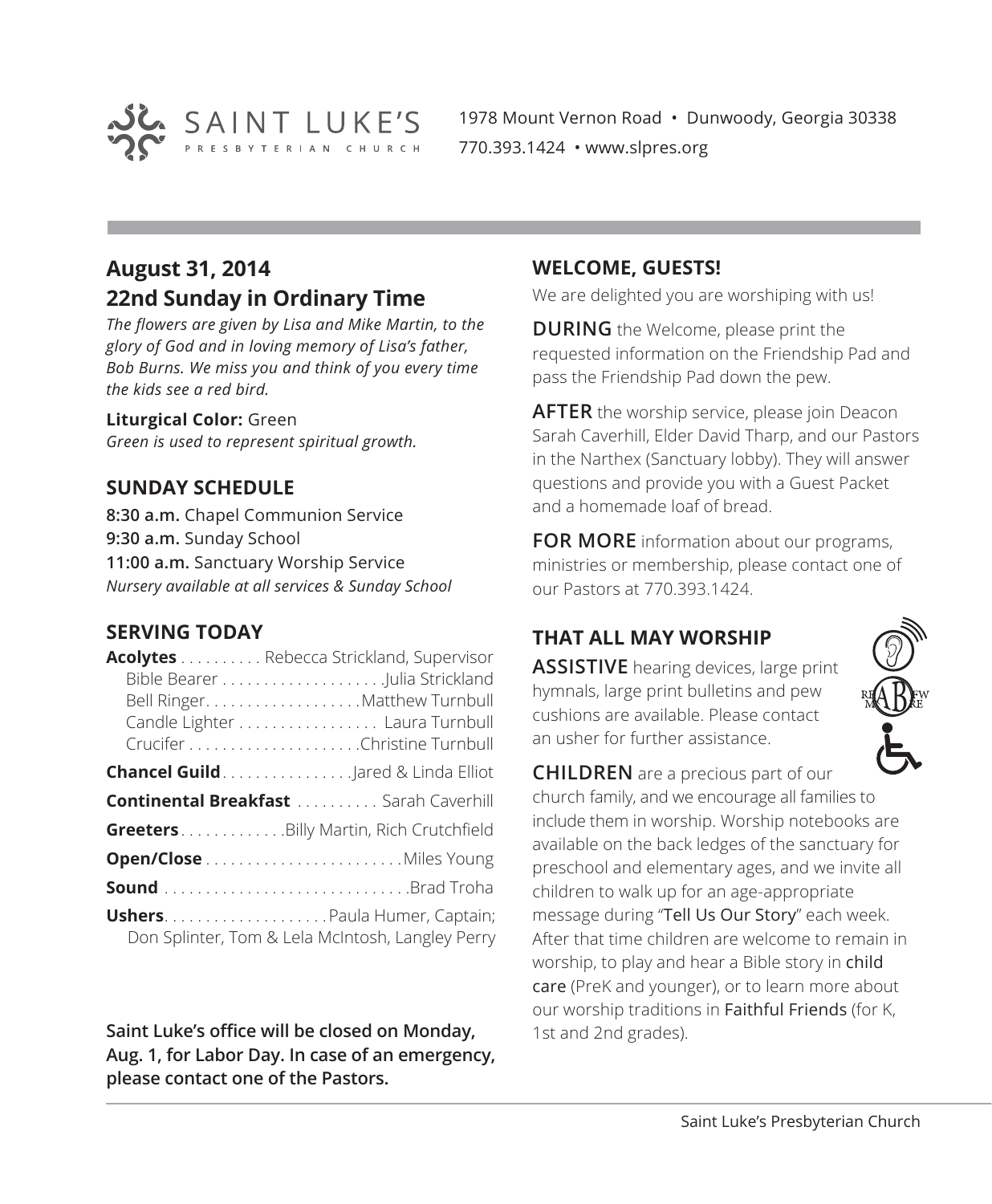#### **In Preparation for Worship**

 "We stand before a burning bush whenever other human beings share with us something of their relationship with God or something of the movements of their hearts. In such moments may we always realize that we stand on holy ground." *Margaret Silf* 

#### **Gathering Prayer Phil Brown Control of the Cathering Phil Brown Phil Brown Phil Brown Phil Brown Phil Brown Phil Brown Phil Brown Phil Brown Phil Brown Phil Brown Phil Brown Phil Brown Phil Brown Phil Brown Phil Brown P**

**Prelude** Minuet, Franz Joseph Haydn

#### **Welcome & Passing of the Peace**

Leader: May the peace of Christ be with you. **People: And also with you.**

#### **Call to Worship**  \*

Leader: The Lord, the God of ages, calls us. **People: This is holy ground.** Leader: The Lord, the great I AM, is with us. **All: Let us worship God!**

\* Hymn #263

**Hymn #263** Immortal, Invisible, God Only Wise; ST. DENIO

#### **Call to Confession Shannon Dill Confession**

Leader: The Lord be with you. **People: And also with you.** Leader: Let us pray.

#### **Prayer of Confession**  \*

**God our redeemer, we confess that we remain captivated by sin. We seek profit and** pleasure in the world but You offer us a greater glory. We strive to preserve our way of life **but You call us to give our lives away. Forgive us; liberate us! Let us be no longer bound by sin, but released, restored, set free to worship and serve You in freedom; through Jesus Christ our Lord, hear our silent prayers...** *(time of silent confession)*

Leader: Lord, in Your mercy, hear our prayer. **Amen**.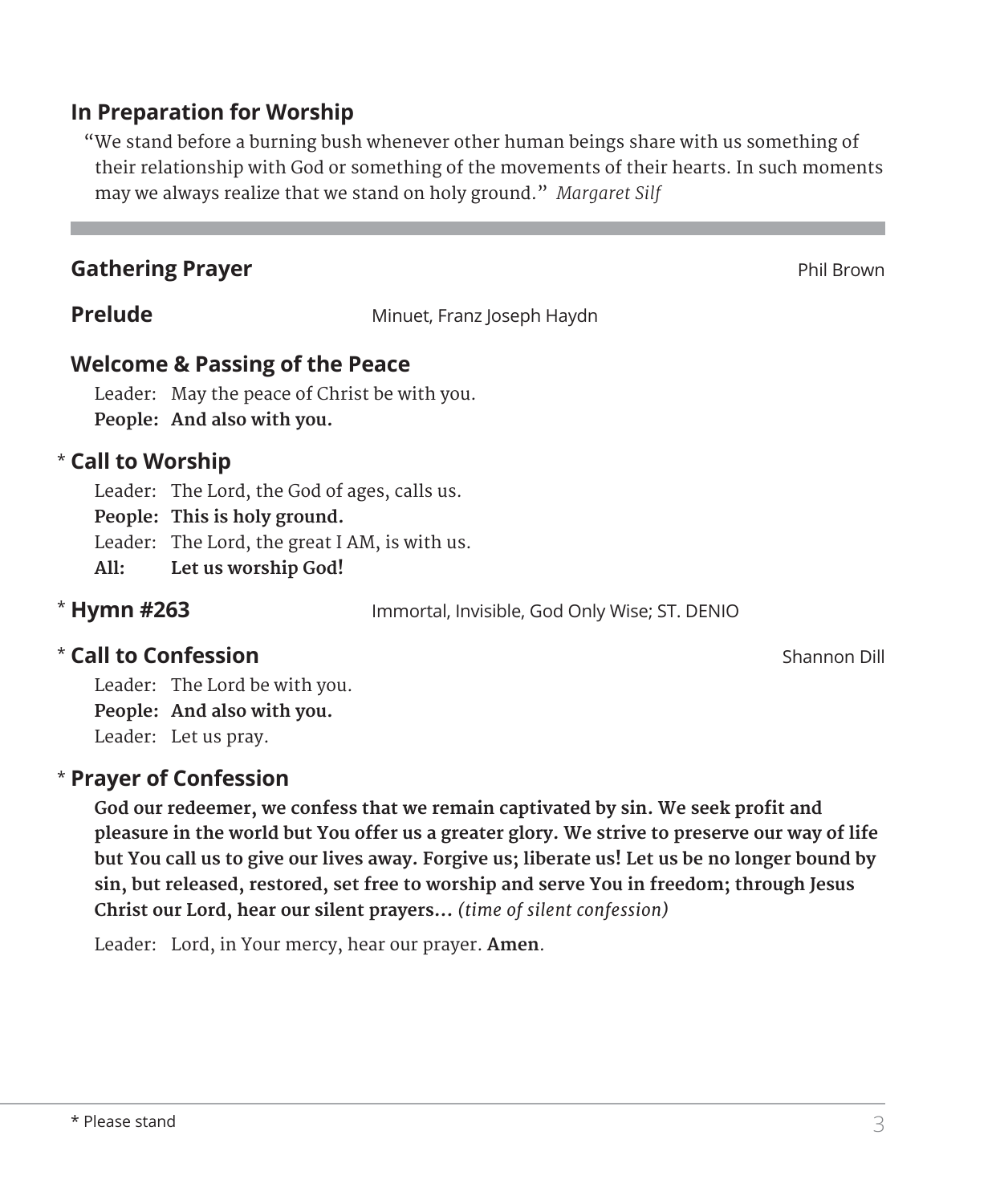#### **Assurance of Forgiveness** \*

#### **Example 3 Song of Praise** Gloria Patri

 **Glory be to the Father, and to the Son, and to the Holy Ghost; as it was in the beginning, is now, and ever shall be, world without end. Amen. Amen.**

#### **Tell Us Our Story** The Contract of the Contract of the Contract of The Contract of The Contract of The Contract of The Contract of The Contract of The Contract of The Contract of The Contract of The Contract of The Contra

 We always encourage children to remain in worship. However, we currently provide child care for infants through young elementary children in the event that families wish to use it. All classes meet in Sheppard Hall, which is located just across the garden.

#### **Morning Prayer & The Lord's Prayer**

 **Our Father Who art in heaven, hallowed be Thy name. Thy kingdom come, Thy will be done, on earth as it is in heaven. Give us this day our daily bread; and forgive us our debts, as we forgive our debtors; and lead us not into temptation, but deliver us from evil. For Thine is the kingdom and the power and the glory, forever. Amen.**

#### **Anthem** Thy Perfect Love, K. Lee Scott Chancel Choir Jesu, my love, my joy, my rest, Thy perfect love close in my breast that I Thee love and never rest; and make me love Thee of all things the best, and wound my heart in Thy love free, that I may reign in joy evermore with Thee. Therefore, be a reflection of God, as dearly loved children; and lead a life of love, just as Christ has loved us and gave Himself for us. *Ephesians 5:1-2*

| <b>Old Testament Reading</b>  | Exodus 3:1-6, 13-14; page 48     | Clair Maxwell |
|-------------------------------|----------------------------------|---------------|
| Leader: The Word of the Lord. |                                  |               |
| People: Thanks be to God.     |                                  |               |
| <b>New Testament Reading</b>  | Romans 12:9-15, page 151         |               |
| Leader: The Word of the Lord. |                                  |               |
| People: Thanks be to God.     |                                  |               |
| <b>Sermon</b>                 |                                  | Phil Brown    |
| <b>Hymn #488</b>              | The God of Abraham Praise, LEONI |               |

\*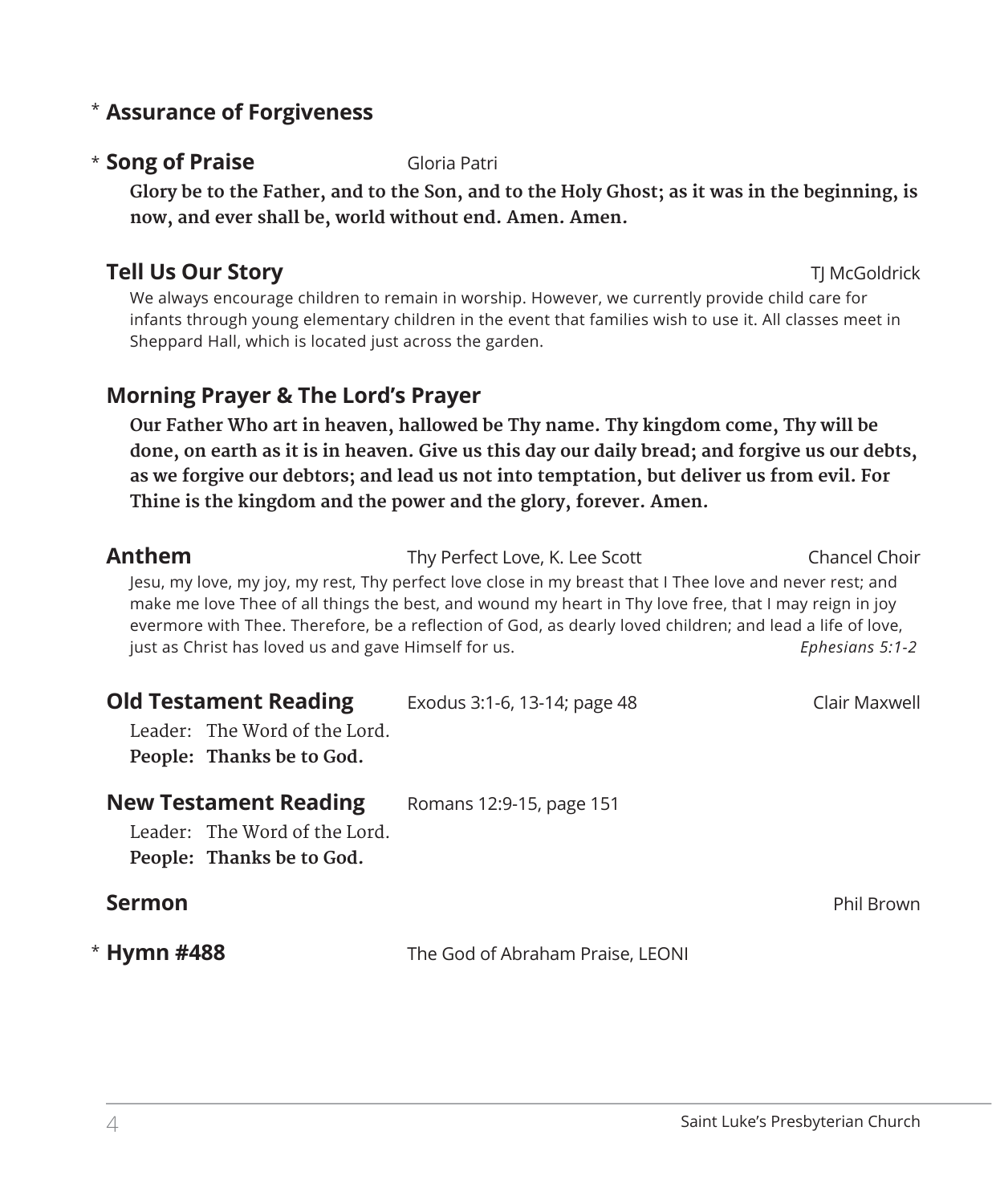#### \* **Affirmation of Faith** Apostles' Creed

 **I believe in God, the Father Almighty, Maker of heaven and earth, and in Jesus Christ, His only Son our Lord; Who was conceived by the Holy Ghost, born of the Virgin Mary, suffered under Pontius Pilate; was crucified, dead, and buried; He descended into hell; the third day He rose again from the dead; He ascended into heaven, and sitteth on the right hand of God the Father Almighty; from thence He shall come to judge the quick and the dead. I believe in the Holy Ghost; the holy catholic church; the communion of saints; the forgiveness of sins; the resurrection of the body; and the life everlasting. Amen.**

#### **\* Song of Thanksgiving** Doxology

**Praise God, from Whom all blessings flow; Praise Him, all creatures here below; Praise Him above ye heavenly host; Praise Father, Son and Holy Ghost. Amen.**

#### \* **Prayer of Dedication**

\* Hymn

**Will You Come and Follow Me** (see page 6)

- \* **Benediction**
- \* Choral Blessing As You Leave this Place, Kelly Sloan **Chancel Choir**  May the Lord watch over you as you leave this place. May He walk along your side every step of the way and take care of you, be there for you, as you carry His message to the world. Be ever mindful of His presence and give thanks. Amen.
- \* Postlude

**Postlude** Finale, Haydn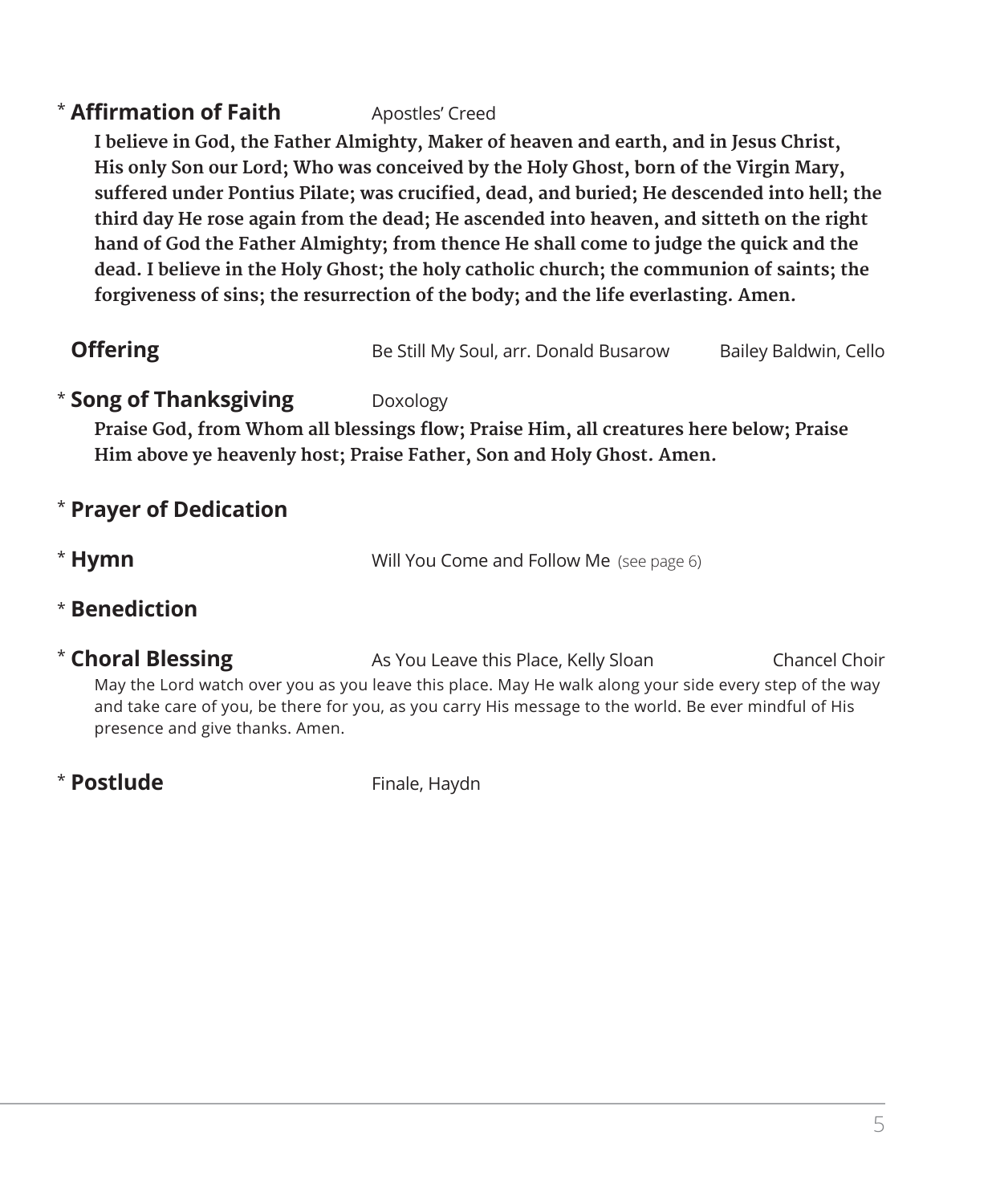#### **Will You Come and Follow Me**



Note: The first four stanzas of this ballad-like hymn are understood to be in the voice of Christ, with the fifth reflecting the individual singer's response. Created for this traditional Scottish tune, the text was written to mark the conclusion of a youth volunteer's time of ministry.

©1987 WGRG, Iona Community (admin. GIA Publications, Inc.) All rights reserved. Reprinted under OneLicense.net A-719333.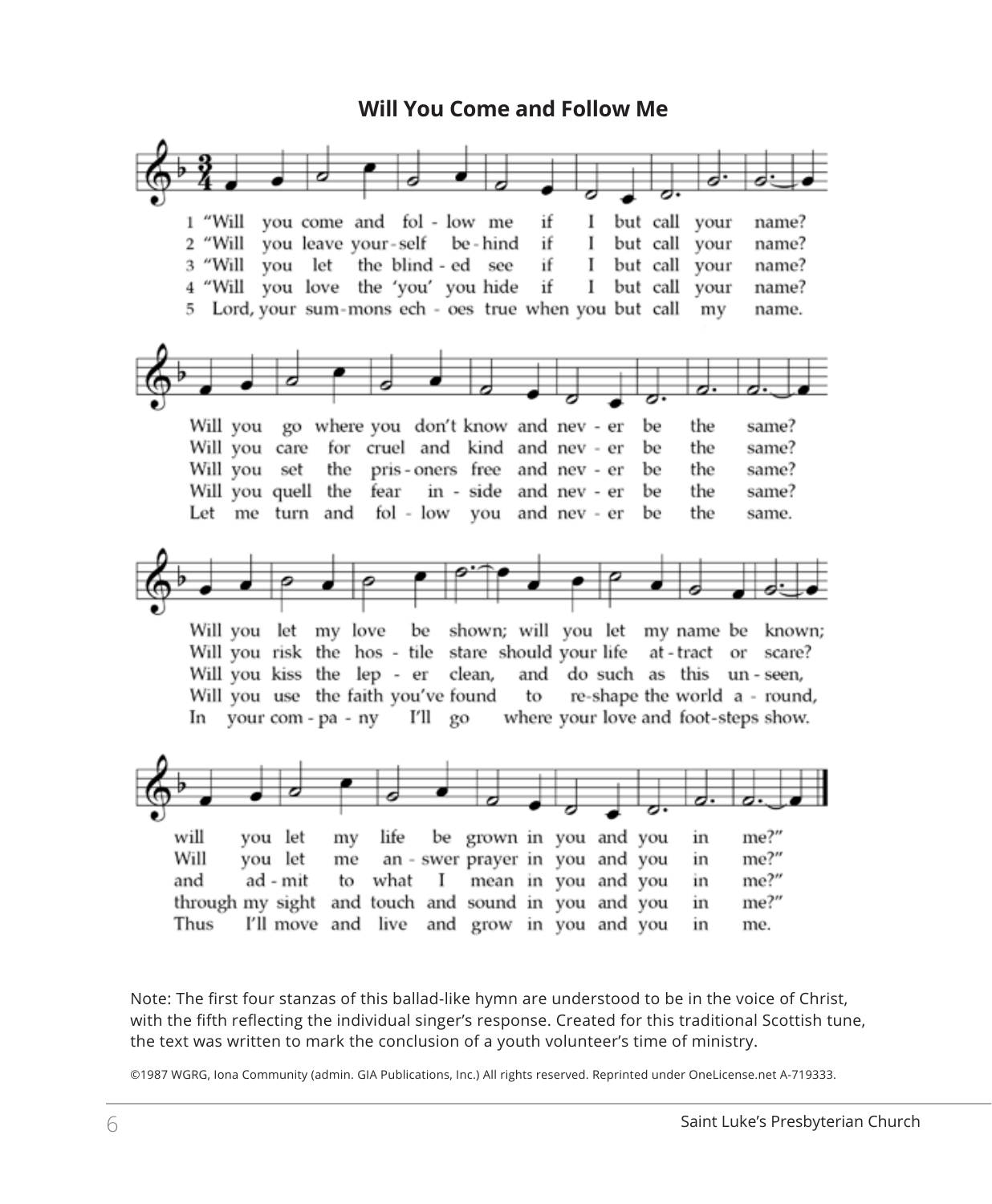**Saint Luke's office will be closed on Monday, Aug. 1, for Labor Day. In case of an emergency, please contact one of the Pastors.**

## Community **پ**

 $\mathbf{Q}^{\sim}$  Get to know your church family

**RENEW, REFRESH, REJOICE** If your summer vacation did not help REjuvenate you, if you found no time to RElax and REgroup, REarrange your schedule to allow a one hour weekly visit help REduce your stress. A Stephen Minister may help you REcognize challenges and REalize your strengths. REach out to Shannon Dill or Laura Strange for a REferral.

#### **OWLS: SEPT. 23, 11:30-1:00**

Our guest speaker will be Saint Luke's own Dr. Anne Hallum, the Founding President of the Alliance for International Reforestation (AIR). Since 1993, AIR has been working as a hunger ministry, educational ministry and environmental ministry in Central America. Anne and AIR have hosted over 300 Presbyterian volunteers. She will share stories and photos from years of working in Guatemala, including this past summer.

**REJOICE** in a celebration of Shannon Dill's 20th year serving God at Saint Luke's! **SEPT. 14TH** at the 8:30 and 11:00 services. After the 11:00 service, join us in the Hannaford Garden for cake, special music, speakers, and a few surprises.

#### **FITNESS OPPORTUNITIES**

> CHRISTIAN MUSIC ZUMBA is a fun way to get fit! Thursdays, 7-8:00 p.m.; \$6 per class. Contact Chris Wallace: clw7324@comcast.net, 770.395.7324.

> TAI CHI for strength, flexibility and balance: Tues. and Thurs., 12:30-1:30 p.m.; \$10 per class. Contact Sam Evans: educcons@aol. com, 678.650.2399.

**IF YOU KNOW OF A CHILD** who would like to join Saint Luke's Little Saints Preschool & Kindergarten, we would love to welcome them to the SLLS family! We have limited openings for 12 months through Kindergarten. Please contact Carol Perry at 770.393.1424, x240 or email: carolperry@slpres.org.

#### **MARRIAGE ENRICHMENT GROUP** meets

monthly this Fall: Sept. 28, Oct. 19 and Nov. 16. Mark your calendar and call Kimey Reed for more details: kimeyreed@gmail.com / 404.441.8614.

**FEAST begins Wednesday, September 17th.**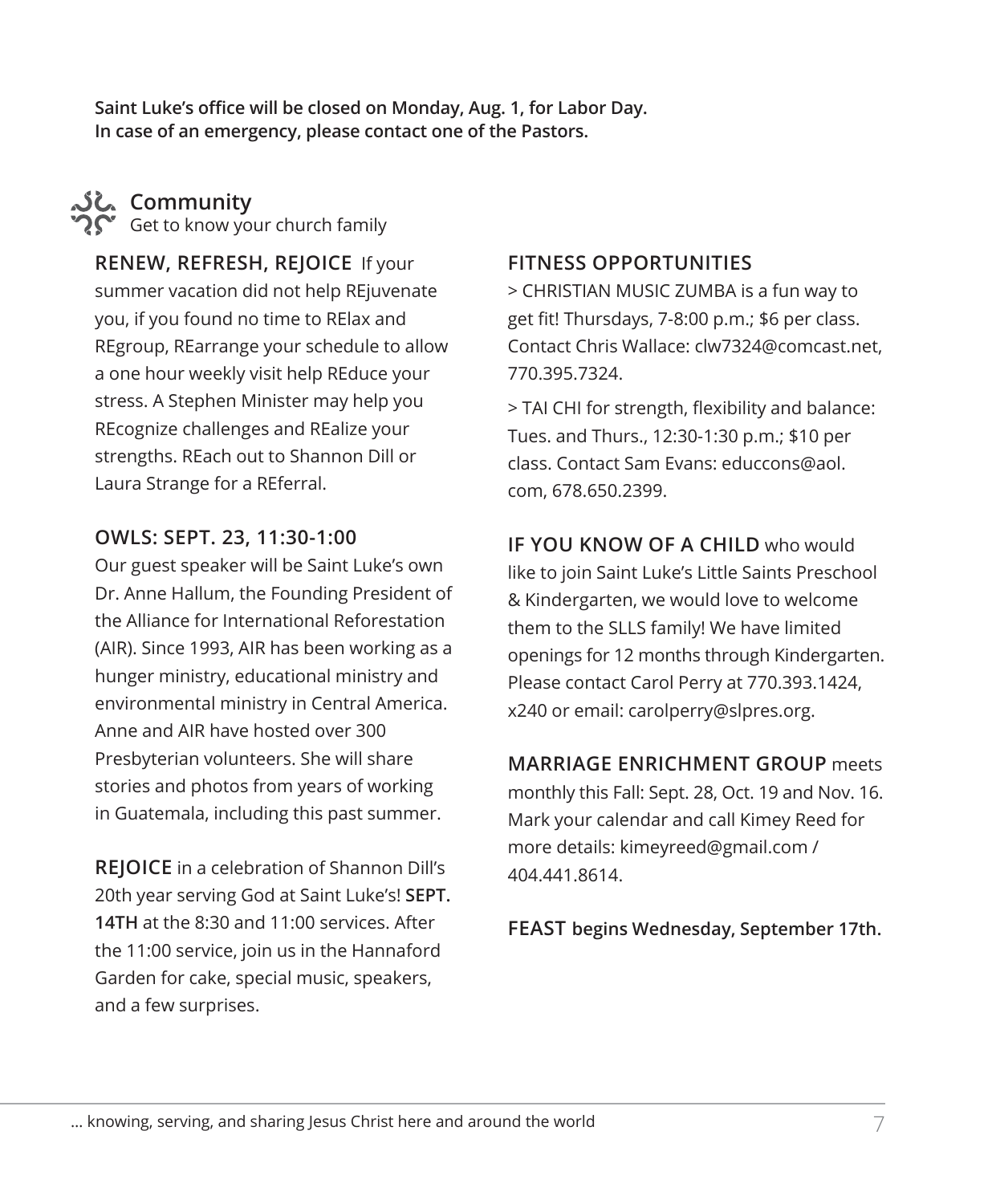#### **Music Ministry** Clair Maxwell: clairmaxwell@slpres.org / 770.393.1424 ext. 227

**PIPE ORGAN REBUILDING** The organ rebuilding project is well underway. Many thanks for your continued support of the Foundation for the Future campaign for making this possible.

**SAINT LUKE'S GUITAR GUILD** Do you play guitar? You're invited to attend our first Guitar Guild session on **SUN., SEPT. 14** at 12:15 p.m. in the choir room. All levels of playing ability are invited; just bring your own acoustic guitar and an interest in improving your playing. Contact Mark Rogers or Clair Maxwell for more information.

#### **CHILDREN'S MUSIC IN MOTION**

Music lovers age 4 through 5th grade are invited to an afternoon of musical games and light refreshments in the Great Hall on **WED., SEPT. 10,** 5-6 p.m. We will explore how to listen, move and respond to various styles of music. Information about Cherub and Westminster Choirs will also be available. Come join in the fun!

**THANK YOU** to Gary Phipps for his unique and generous gift of his Yamaha grand piano for use in our sanctuary. It will serve as a witness to God's great gift of music for many years to come.

# **Men of Saint Luke's**

 $\mathcal{D}$  Grow in your faith and get to know other men in the church

**FRIDAY MORNING MEN'S BIBLE STUDY** Every Fri., fellowship and Bible study from 6:40-8 a.m. in the Parlor with Dan Joyce.

**MEN'S BREAKFAST** Sept. 13 at 8:00 a.m., St. Luke's own Dick Miller, Professor Emeritus at GSU in the department of Physics & Astronomy, will be our guest speaker. Dick's will cover topics such as active galaxies, super massive black holes and the origin and evolution of the universe. Come and enjoy a delicious breakfast and a "journey" through space and time! Contact: Daryl Moore, (home) 770.395.6278, (cell) 404.993.6203, ddmoore@yahoo.com.

### **Presbyterian Women** (PW)

PW Moderator: Christy Keohane, christykeohane@yahoo.com

**REGISTRATION!** Join us at one of our three monthly circle meetings: the second Monday at 9:30 a.m. (childcare available), the second Monday at 7:30 p.m., or the second Tuesday at 9:30 a.m. This year we will study the devotional *40 Treasured Verses* by James C. Howell. Stop by our table in the lobby on **AUG. 31** for more information and to register.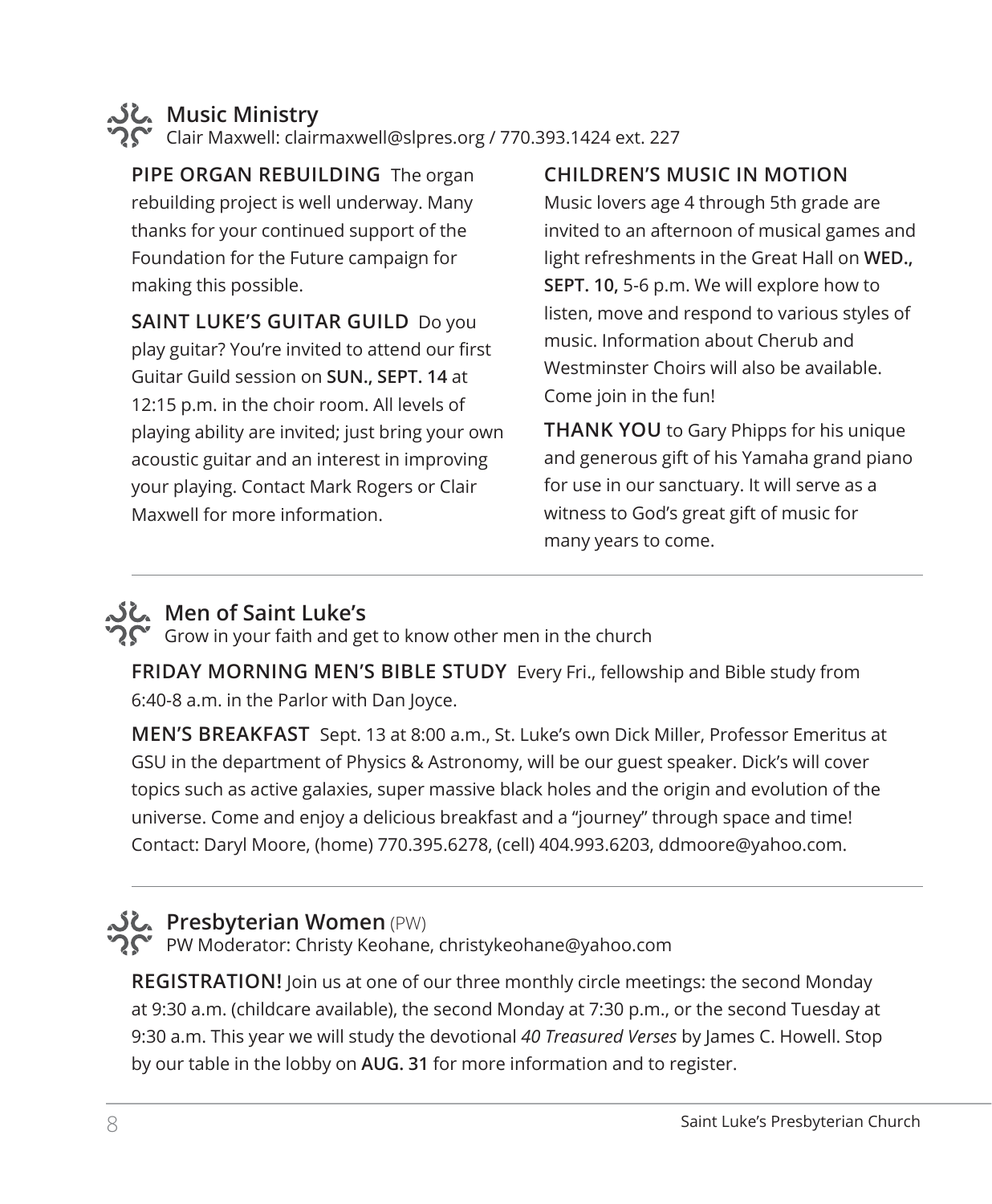#### **Adult Ministry** (9:30-10:30 a.m.)

Shannon Dill: shannondill@slpres.org / 770.393.1424 ext. 229

**DISCIPLE IV CLASS STARTS SEPT. 9** "Under the Tree of Life," Tuesdays from 7-9:00 p.m., in the Session room. We will study the Writings (OT), and from the NT: John, 1st, 2nd, and 3rd John, James, Jude, and Revelation. The materials will be approx. \$45 and must be ordered, so please contact Liz Catlett (770-393-1424), as soon as possible to sign up. Class leaders: Sandra Clay and Carol Sweigert.

#### **Children's Ministries** (SPLASH!)  $\widetilde{C}$  Catherine Anne Thomas: cathomas@slpres.org / 770.393.1424 ext. 228

**A SINCERE THANKS** to the Price family (Hannah, Sophie, Jenny and Rob) for gifting a baby grand piano to our children's music programs! The piano is in "The Dock" and will be used for the Cherub Choir and music classes with SLLS. Thank you!

**FAITHFUL ADULTS** are needed to teach our Faithful Friends (PreK, K, First Graders) during the 11:00 worship service starting Sept. 7th. Materials and lessons are provided. SIGN UP: http://faithfulfriends.slpres.org

**THE CHILDREN'S CLOSET** The President has a Cabinet; we have a Closet! Please consider joing the Children's Ministries leadership team. Meetings are once a month after the 11:00 service; lunch and childcare provided. Contact Catherine Anne.

#### **NEW FALL SUNDAY SCHOOL CLASSES START NEXT SUNDAY!**

#### **Youth Connection**

**PM** Phil Brown: philbrown@slpres.org / 770.393.1424 ext. 238

**AUGUST 31:** No Sunday School.

**SEPTEMBER 7:** Sunday School, 9:30-10:30 a.m.

5:00-7:00 p.m. **YOUTH & PARENT POTLUCK** Hear about the fall and ways to get plugged in. Come meet our new Saint Luke's Seminary Intern Emily Wilmesherr.

> [Last name A-M: side or dessert for 12 people; N-Z: main dish for 8 – 10 people (We will provide drinks, plates, etc.)]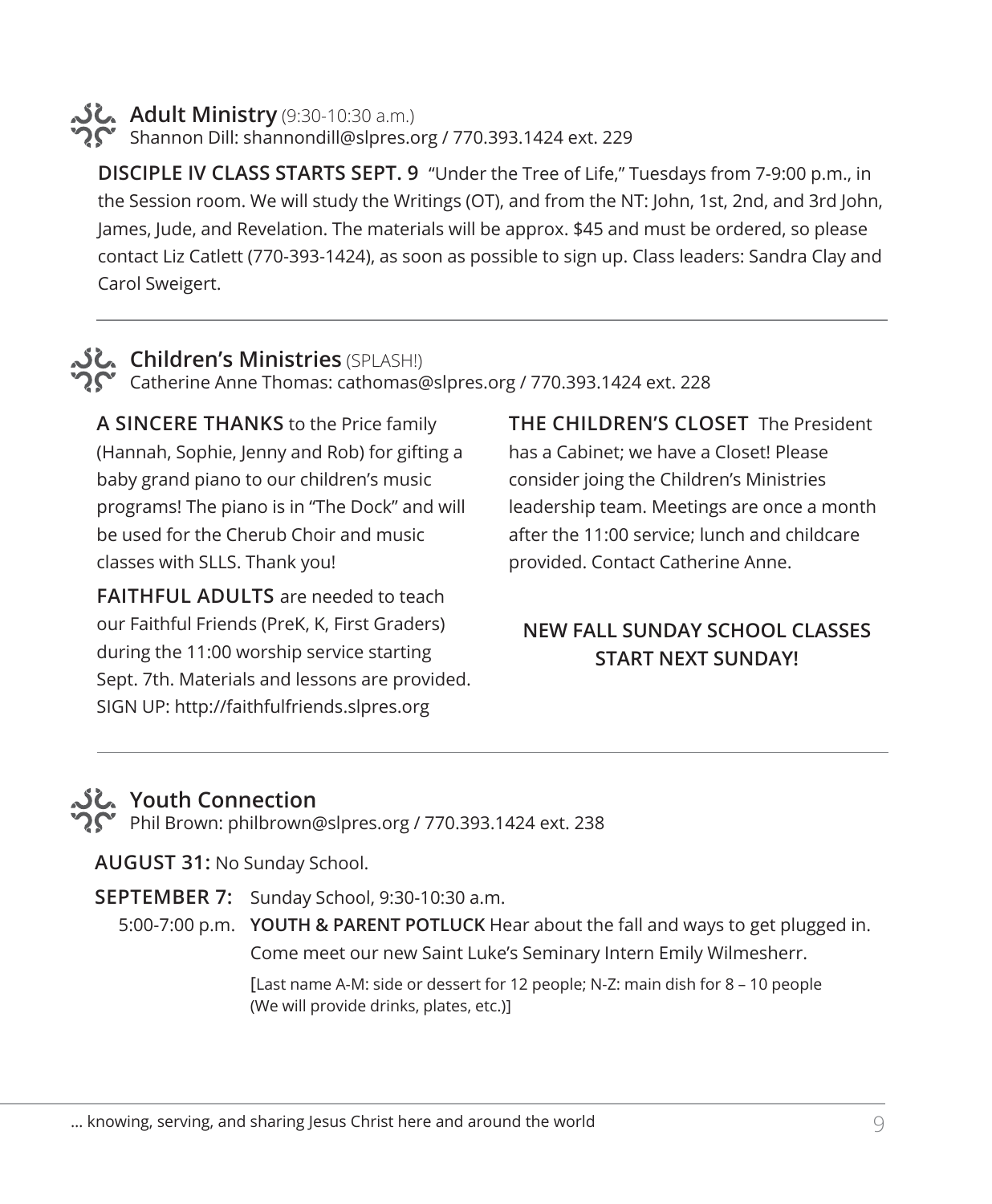## **Outreach** Serving our community and the world

**MOUNTAIN T.O.P.** Join other adults from Saint Luke's for a long weekend serving in the mountains of Tennessee, Oct. 16-19. There is something for everyone to do and the experience is amazing! Register now by contacting Ted Guerrant (atlguerrants@ bellsouth.net); learn more at www.Mountain-TOP.org or contact Shannon Dill: 770.393.1424 x 229.

**BUY SOME, SHARE ONE** You can support local food pantries by buying an extra nonperishable item every time you go to the grocery store, and placing your donation in the carts in the main lobby. We alternate our donations monthly to the Interfaith Outreach Home (IOH) and Community Assistance Center (CAC). Your donations make a big difference!

**R.O.C.K. (REACHING OUT THROUGH CROCHETING & KNITTING)** Every Wed., 10 a.m. - noon in the Parlor. Men and women of any age and skill level are welcome to join us in making prayer shawls, layette sets, blankets, etc. for outreach projects.

**SERVING THE HOMELESS** We have two opportunities each month to serve the homeless in our community. This is a great way for families, clubs and small groups to get involved. Please sign up on the lobby bulletin board or call Al Bridges at 770.394.6581.

**> JOURNEY NIGHT SHELTER** Saint Luke's provides dinner for 26 homeless men, once a month, at Journey Night Shelter. Volunteers are need on the fourth Sunday each month, starting Sept. 28th - Dec. 2015.

**> INTERFAITH OUTREACH HOME (IOH)**  provides transitional housing for homeless families. Saint Luke's provides and delivers a meal to IOH on the third Thursday of each month from Sept. 2014 through May 2015. (Reimbursement for IOH dinner is budgeted.)

**FAMILY PROMISE** Saint Luke's is hosting homeless children and their parents at the church Sept. 21-28. SIGN UP: http://tinyurl. com/SLPC-SeptFP (a direct link can be found in the weekly "Highlights" email). Thank you!

Saint Luke's office hours are Mon.-Fri., 8:30 a.m. - 4:30 p.m. **PRAYER GUIDE** questions or requests should be directed to Sally Hawkins; **CHURCH CALENDAR** and scheduling requests should be directed to Bonnie Farrar. **770.393.1424**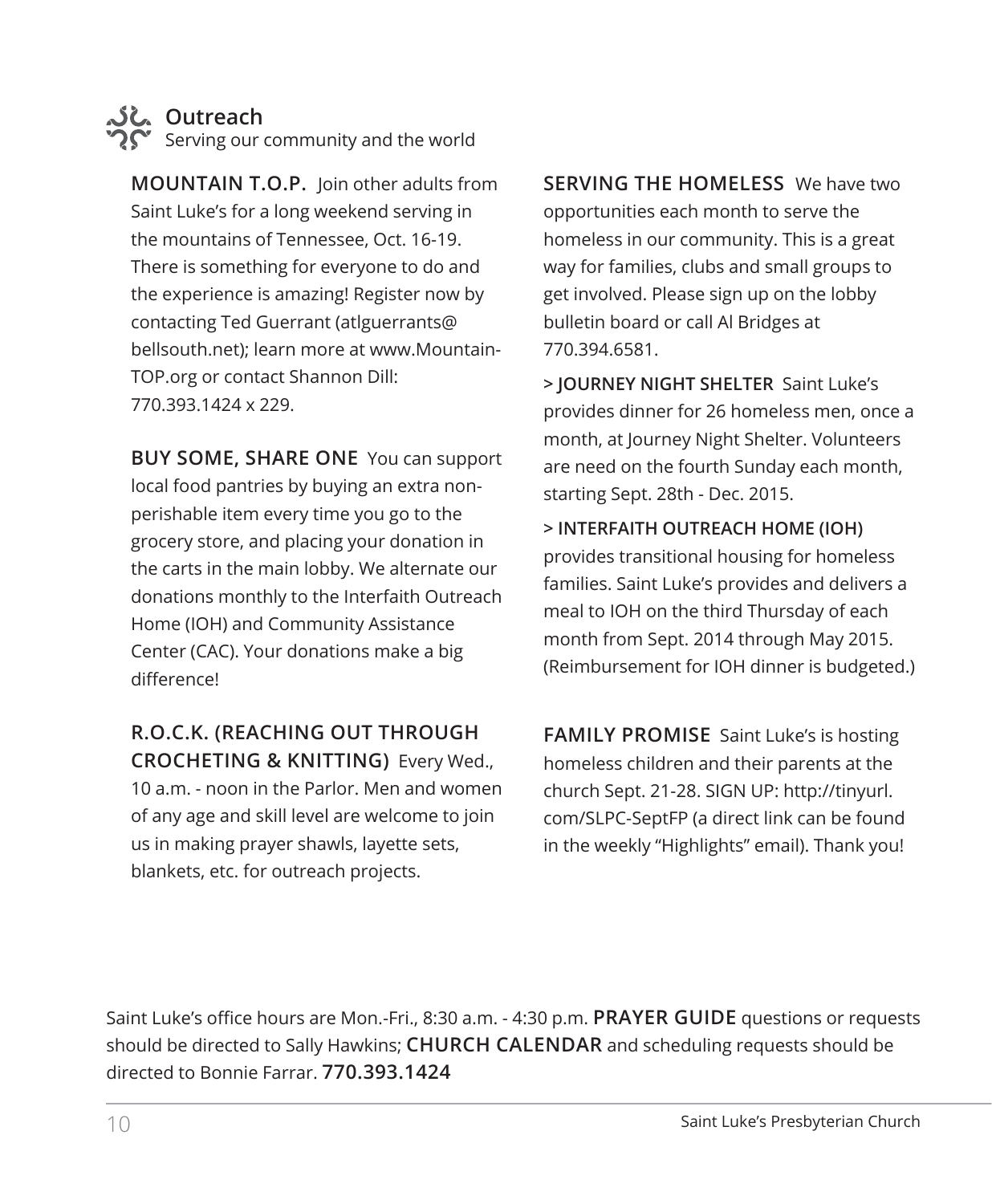#### **In & Around Saint Luke's** Serving the Church and Your Church Family

**FLOWERS** Did you know you can give flowers for a Sunday worship service in memory or in honor of someone or for a special event? Sign up on the main lobby bulletin board; cost is \$80. Call Celeste Fischer: 404.434.8099 or Faye Cashwell: 770.409.1960.

**CONTINENTAL BREAKFAST** Plan and bring breakfast on Sunday morning and welcome folks as they arrive. (Your cost is reimburseable.) SIGN UP: http://breakfast. slpres.org

**GREETERS** Meg Wallace: megwallace24@ gmail.com, 404.293.1328. SIGN UP: http:// greeter.slpres.org

**SOUND & VIDEO** Contact Roby Price, 770.393.1424 x244, RobyPrice@slpres.org. SIGN UP: http://soundcrew.slpres.org

**ACOLYTES** Contact Cailin Thelen, cailinthelen@gmail.com

**CHANCEL GUILD** Contact Tricia Igleheart, triciaigleheart@gmail.com, 770.395.0412

**CHAPEL GUILD** Contact Bill Barbin, wjbpsu70@comcast.net

**HELPING HANDS** Could you use your time and talent to assist someone in the congregation? This ministry matches short term needs (like setting up a computer, driving a member to an appointment, helping change light bulbs) with available resources. If you'd like to help, contact Rebecca Strickland: rebstrick@gmail. com, 404.664.5392. If you need the Helping Hands team, contact your Deacon.

**PRAYER MINISTRY** Our Saint Luke's Prayer Ministry Team is involved in intercessory prayer (praying on behalf of others). To be a part of this team, contact Paula Barbin: barbin@fulton.K12.ga.us , 678.297.9877.

**MEAL MINISTRY** provides meals for families or individuals who are recovering from a recent surgery or illness, suffering from the loss of a loved one, or celebrating the birth or adoption of a new baby. If you are interested in delivering a meal to a congregation member or would like more information, please contact Krissy Williams: kcwills7104@yahoo.com.

**FLU SHOTS** CVS will be here on Wed., Sept. 17th, from 9 a.m.-6 p.m. in the Session Room to administer flu shots. The cost is \$30 (cash or check); most insurance plans and Medicare will cover this fee (Cigna does NOT cover off-site shots). Must be 13 years or older. Sign up in the lobby. Get a coupon for 20% OFF at CVS when you get a flu shot.